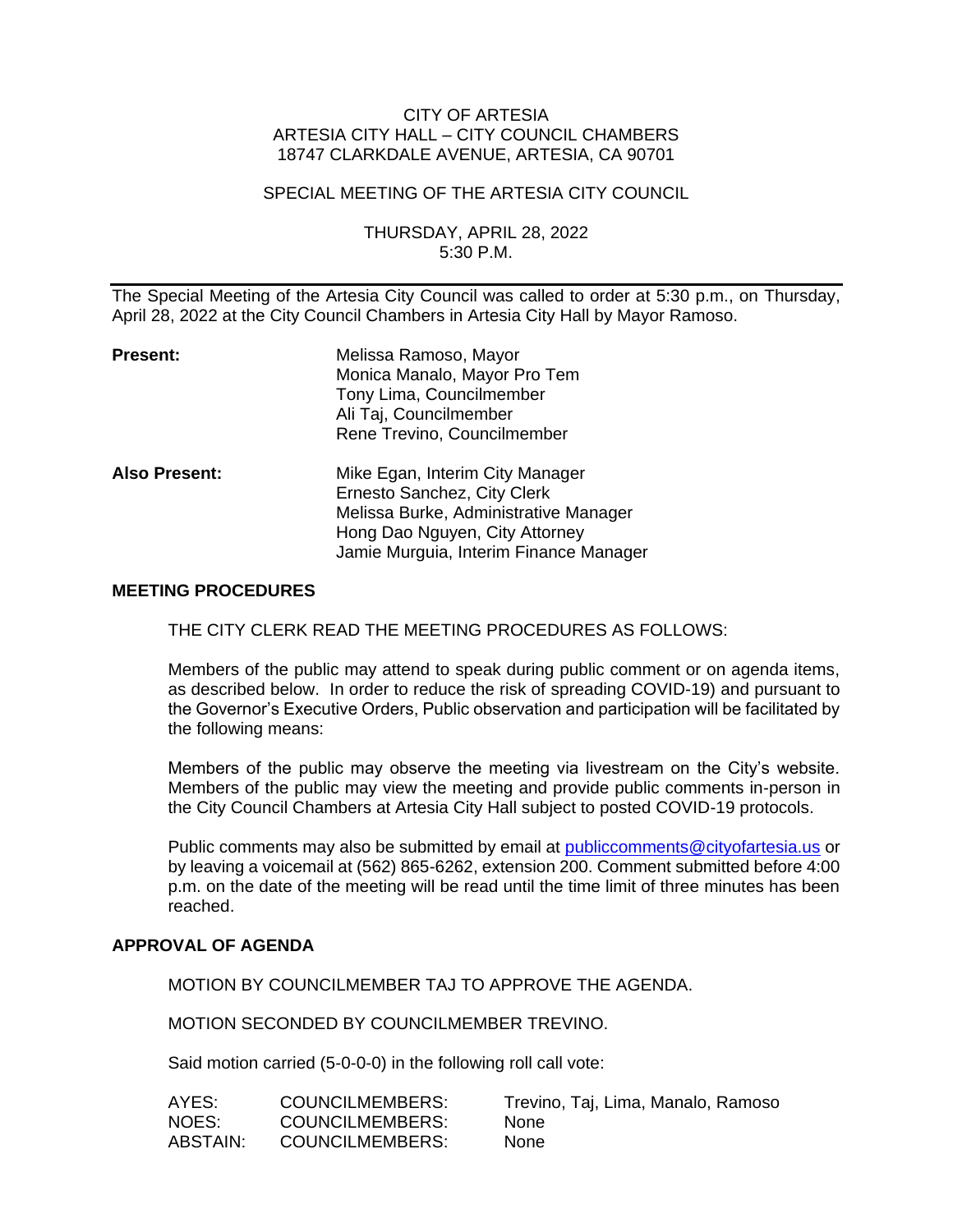#### ABSENT: COUNCILMEMBERS: None

CITY COUNCIL ACTION: The Agenda was approved without objection 5-0-0-0.

## **ANNOUNCEMENT REGARDING PUBLIC COMMENTS**

The City Clerk presented the Announcement Regarding Public Comments, and reported that there were no public comments received.

## **STAFF REPORT**

1. MID-YEAR BUDGET UPDATE FISCAL YEAR 2021-22, AND ADOPTION OF RESOLUTION NO. 22-2872 A RESOLUTION OF THE CITY COUNCIL OF THE CITY OF ARTESIA, CALIFORNIA, APPROVING AND ADOPTING A CITY-WIDE SALARY SCHEDULE AS REQUIRED BY THE CALIFORNIA PUBLIC EMPLOYEES' RETIREMENT SYSTEM (CALPERS)

Interim City Manager provided Staff Report.

Budget Consultant Mike Matsumoto provided presentation.

Councilmember Lima asked questions.

Interim City Manager answered questions.

Councilmember Lima asked additional questions.

Interim City Manager answered additional questions.

Interim Finance Manager provided comments.

Councilmember Lima provided comments and asked additional questions.

Interim Finance Manager answered questions.

Mayor Ramoso provided comments and asked questions.

Budget Consultant answered questions.

Mayor Ramoso provided comments.

Mayor Pro Tem Manalo asked questions.

Interim City Manager answered questions.

Councilmember Taj asked questions.

Interim Finance Manager answered questions.

Councilmember Taj asked additional questions.

Interim City Manager answered questions.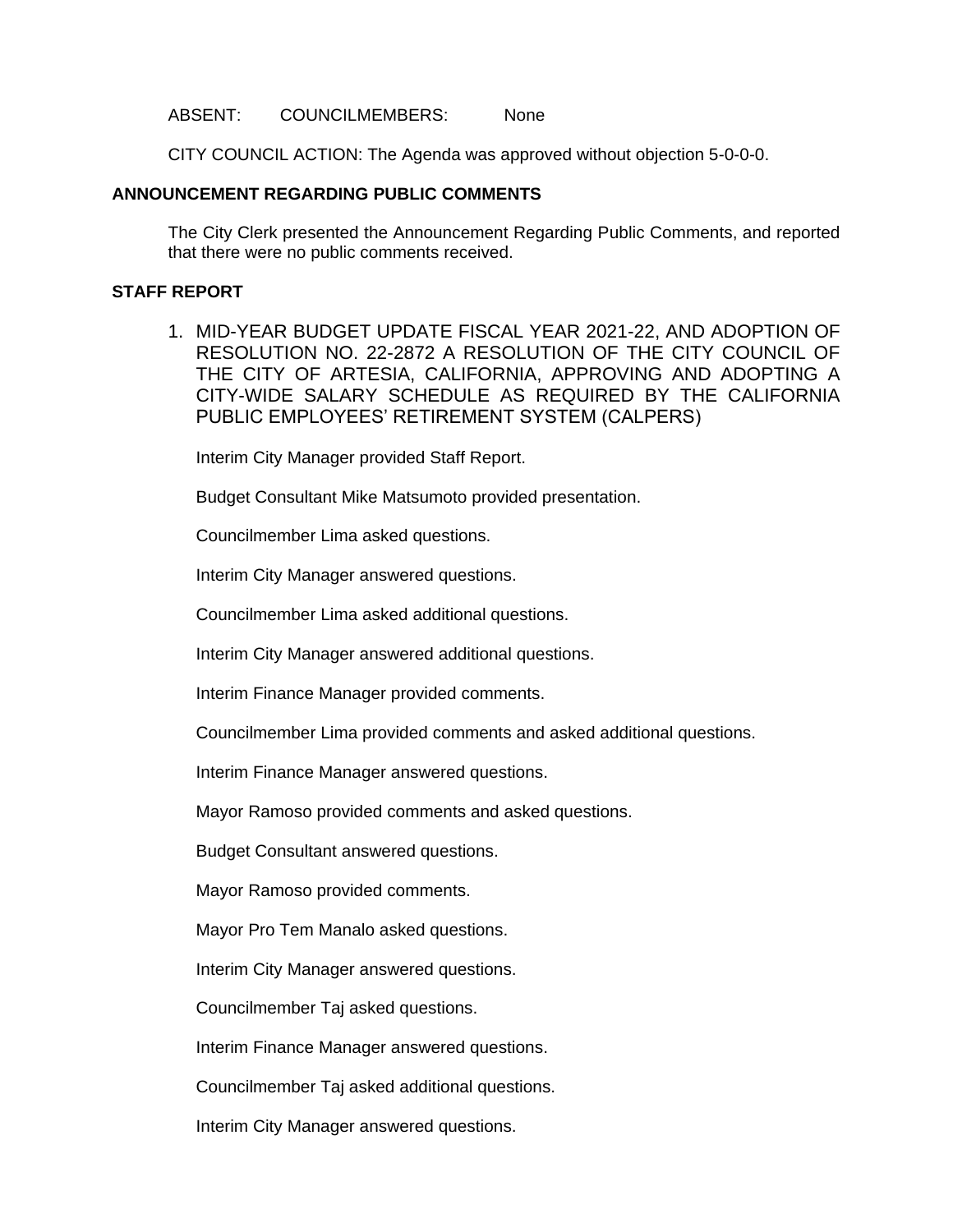Mayor Ramoso provided comments and asked questions.

Interim City Manager answered questions.

Councilmember Lima asked questions.

Interim Finance Manager answered questions.

Councilmember Lima provided comments.

Interim City Manager provided comments.

Councilmember Trevino provided comments and asked questions.

Interim Finance Manager answered questions.

Councilmember Trevino asked additional questions.

Interim Finance Manager answered questions.

Councilmember Trevino provided comments.

Interim City Manager provided comments.

Councilmember Trevino provided comments and asked additional questions.

Budget Consultant answered questions.

Interim Finance Manager provided comments.

Interim City Manager provided comments.

Councilmember Trevino asked additional questions.

Interim Finance Manager answered additional questions.

Interim City Manager provided comments.

Councilmember Trevino provided additional comments and asked question.

Interim Finance Manager answered question.

Interim City Manager provided comments.

Councilmember Trevino provided additional comments.

Mayor Pro Tem Manalo asked question.

Interim City Manager answered question.

Mayor Ramoso provided comments.

Interim City Manager provided comments.